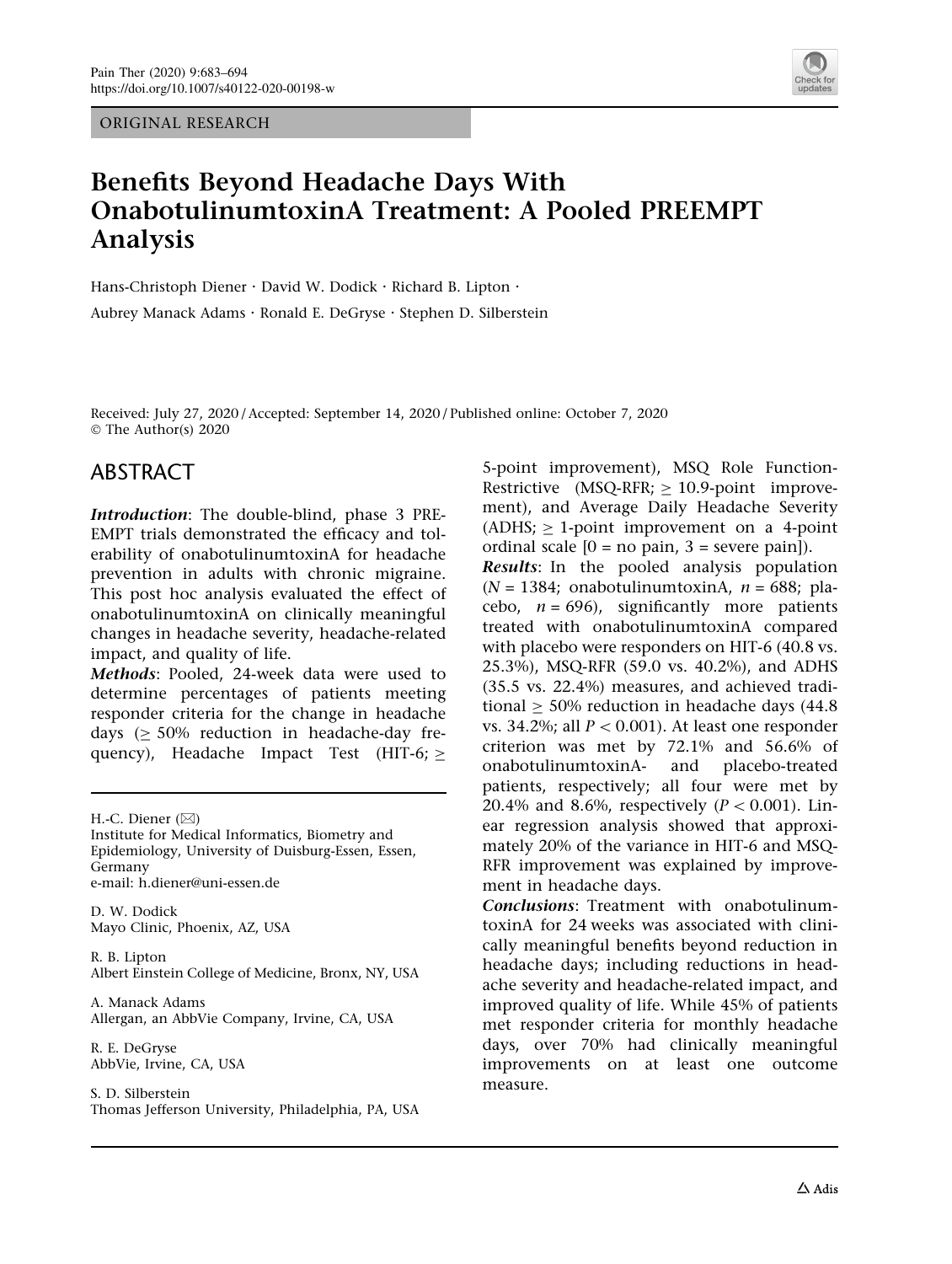Trial Registration: ClinicalTrials.gov identifier, NCT00156910 (PREEMPT 1) and NCT00168428 (PREEMPT 2)

Keywords: Botulinum toxin type A; Chronic migraine; Quality of life; Responder rate

### Key Summary Points

### Why carry out this study?

The proportion of patients who achieve at least a 50% reduction in headache days is said to be 50% headache responders, and, at times, this criterion is used as an empirical review for continuing or discontinuing preventive therapy.

However, it is recognized that 50% responder rates may not fully capture the benefits of preventive treatment.

Therefore, we conducted a post hoc analysis of data from the PREEMPT trials to evaluate the effect of onabotulinumtoxinA on clinically meaningful changes in headache severity, headache-related impact, and quality of life.

### What was learned from the study?

Measurement of the change in the number of headache days did not fully capture the treatment benefit associated with 24 weeks of onabotulinumtoxinA treatment for chronic migraine.

When taking into account clinically meaningful improvements of impact, function, and severity, we observed a more accurate reflection of the comprehensive benefit of onabotulinumtoxinA.

## DIGITAL FEATURES

This article is published with digital features to facilitate understanding of the article. To view digital features for this article go to [https://doi.](https://doi.org/10.6084/m9.figshare.12951572) [org/10.6084/m9.figshare.12951572.](https://doi.org/10.6084/m9.figshare.12951572)

## INTRODUCTION

Patients with chronic migraine (CM) experience disabling migraine attacks that significantly affect their quality of life and interfere with their ability to perform daily activities [[1,](#page-10-0) [2](#page-10-0)]. CM, defined as at least 15 headache days/ month, eight of which fulfill migraine criteria [\[3](#page-10-0)], is a neurological disease distinct from episodic migraine (EM), which is characterized by fewer than 15 headache days/month. Headache phenotype changes with transition from EM to CM. This explains why not all headache days in CM fulfill migraine criteria. CM is also associated with a greater frequency and severity of migraine-associated disability [\[4](#page-10-0)]. In addition to enduring more headache days each month, patients with CM also experience a greater prevalence of comorbidities (e.g., chronic pain disorders, anxiety, depression) compared with those with EM  $[1, 5]$  $[1, 5]$  $[1, 5]$ .

The randomized Phase 3 REsearch Evaluating Migraine Prophylaxis Therapy (PREEMPT 1 and PREEMPT 2) pivotal trials were identically designed to evaluate the clinical efficacy and safety of onabotulinumtoxinA for preventive treatment in adult patients 18 to 65 years of age with CM [[6](#page-10-0), [7](#page-10-0)]. Results of these trials established the clinical efficacy, tolerability, and safety of onabotulinumtoxinA for CM, as treatment with onabotulinumtoxinA resulted in significant improvements in a variety of efficacy endpoints, including change from baseline in the frequency of headache days throughout the 24-week double-blind treatment period. In addition, the proportion of patients who achieved at least a 50% reduction from baseline in headache days, the traditional response threshold used in clinical trials of preventive treatments for CM  $[8, 9]$  $[8, 9]$  $[8, 9]$  $[8, 9]$  $[8, 9]$ , was significantly greater with onabotulinumtoxinA vs. placebo [\[10\]](#page-10-0).

The proportion of patients who achieve at least a 50% reduction in headache days is said to be 50% headache responders, and, at times, this criterion is used as an empirical review for continuing or discontinuing preventive therapy. However, it is recognized that 50% responder rates may not fully capture the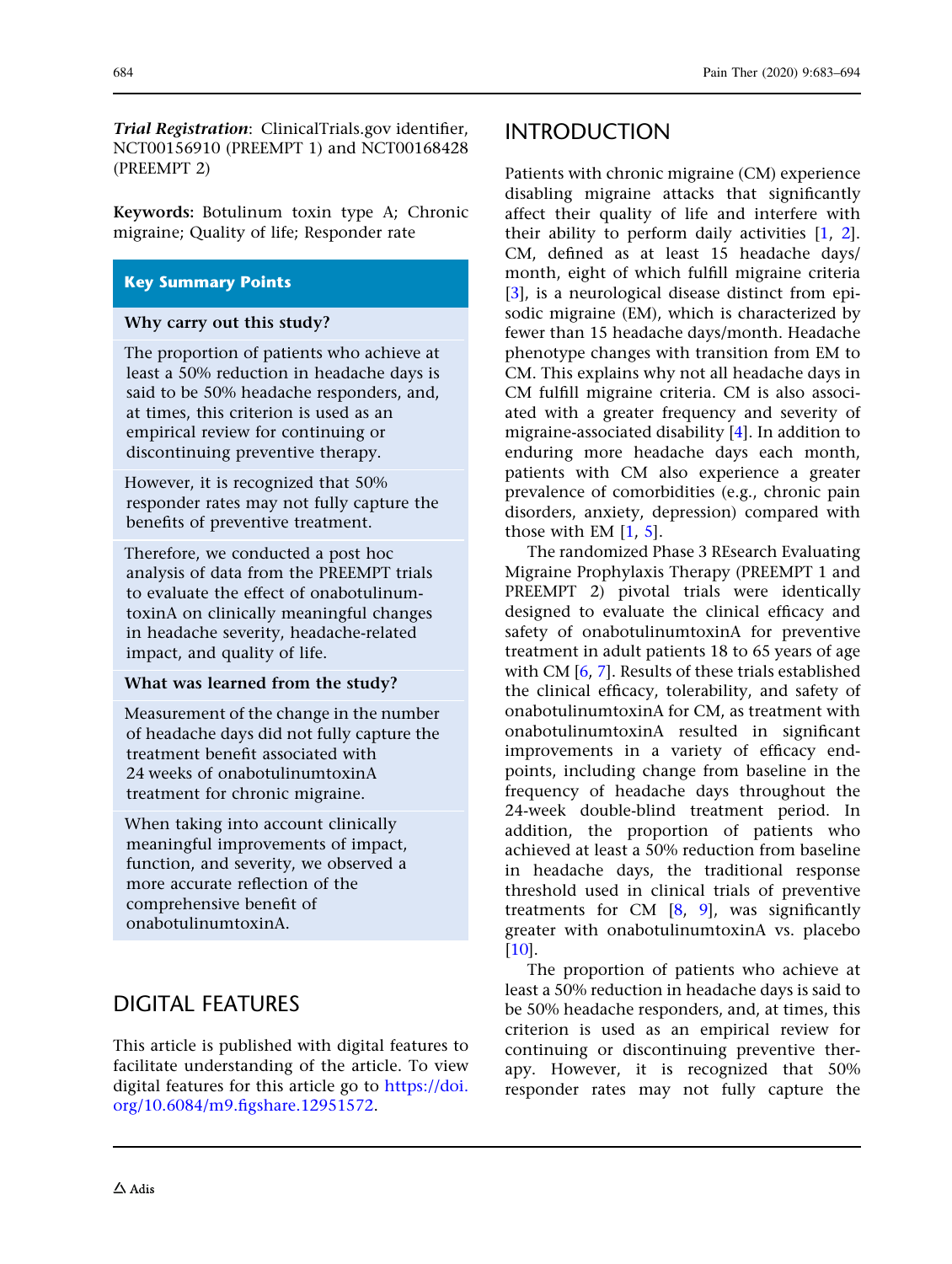benefits of preventive treatment [\[11\]](#page-10-0). For example, a patient may improve from a disabling 20 severe headache days per month to 11 moderate headache days per month. Despite this considerable clinical benefit, such a patient would not be considered a responder because headache days were not reduced by 50%, and might lose access to beneficial treatment [[12](#page-10-0)].

Recognizing these considerations, the American Headache Society recently published a position paper on the management of migraine that provides a series of alternative ways of identifying patients who are benefiting from ongoing treatments, including assessments of disability, disease impact, and healthrelated quality of life [[13\]](#page-10-0). In the spirit of those recommendations, we conducted a post hoc analysis of data from the PREEMPT trials that assessed a series of alternative measures of treatment response. In addition to the 50% headache day responder definition, we also evaluated the proportions of patients who met responder criteria for three additional validated outcome measures: 6-item Headache Impact Test (HIT-6) total scores, Migraine-Specific Quality of Life Questionnaire (MSQ) Role Function-Restrictive (RFR) domain scores, and Average Daily Headache Severity (ADHS) score.

### **METHODS**

### Study Design

Methods for the PREEMPT 1 and 2 trials have been reported previously [\[6,](#page-10-0) [7](#page-10-0)]. In this post hoc analysis, pooled, 24-week data  $[6, 7]$  $[6, 7]$  $[6, 7]$  $[6, 7]$  were analyzed. PREEMPT 1 was conducted at 56 North American sites from January 2006 to July 2008, and PREEMPT 2 was conducted at 50 North American and 16 European sites from February 2006 to August 2008. Both trials consisted of a 28-day baseline screening period, followed by a 24-week randomized, double-blind, placebocontrolled phase (two treatment cycles) and a 32-week open-label period during which all patients received onabotulinumtoxinA. During double-blind treatment, patients were randomized to receive intramuscular injections of onabotulinumtoxinA or placebo on day 0 and

at week 12, and were administered open-label onabotulinumtoxinA injections at weeks 24, 36, and 48.

Both trials discussed in this article were conducted in accordance with the Declaration of Helsinki Code of Federal Regulations and Good Clinical Practices and US requirements of public registration (NCT00156910 [PREEMPT 1] and NCT00168428 [PREEMPT 2]). Investigators obtained approval from the independent ethics committee or local institutional review board at each investigational site prior to study initiation. Written informed consent was obtained from each randomized patient.

### Participants

Men and women were eligible for study participation if they were 18 to 65 years of age with a history of migraine meeting the diagnostic criteria listed in the 2004 International Classification of Headache Disorders, second edition (ICHD-2), Section 1, Migraine [[14](#page-10-0)], except for "complicated migraine  $[10]$ ." During the 28-day baseline screening period, patients were required to provide diary data on at least 20 days and to have had at least 15 headache days (defined as a calendar day consisting of 4 h of continuous headache), of which at least 50% were migraine or probable migraine days (referred to hereafter as migraine days), and to have had four or more distinct headache episodes each lasting at least 4 h. Patients were excluded if they had used any headache prophylactic medication within 4 weeks prior to the study start at baseline, had previous exposure to any botulinum toxin serotype, or had a positive urine pregnancy test [\[10](#page-10-0)].

### Efficacy Assessments

Patients were evaluated based on the following outcome measures: (1) headache days, defined as a calendar day on which the patient reported at least four continuous hours of headache in the headache diary; (2) headache impact, measured with the HIT-6 total score  $[15]$ ; (3) healthrelated quality of life, measured with the MSQ-RFR score [\[16,](#page-11-0) [17\]](#page-11-0); and (4) ADHS, based on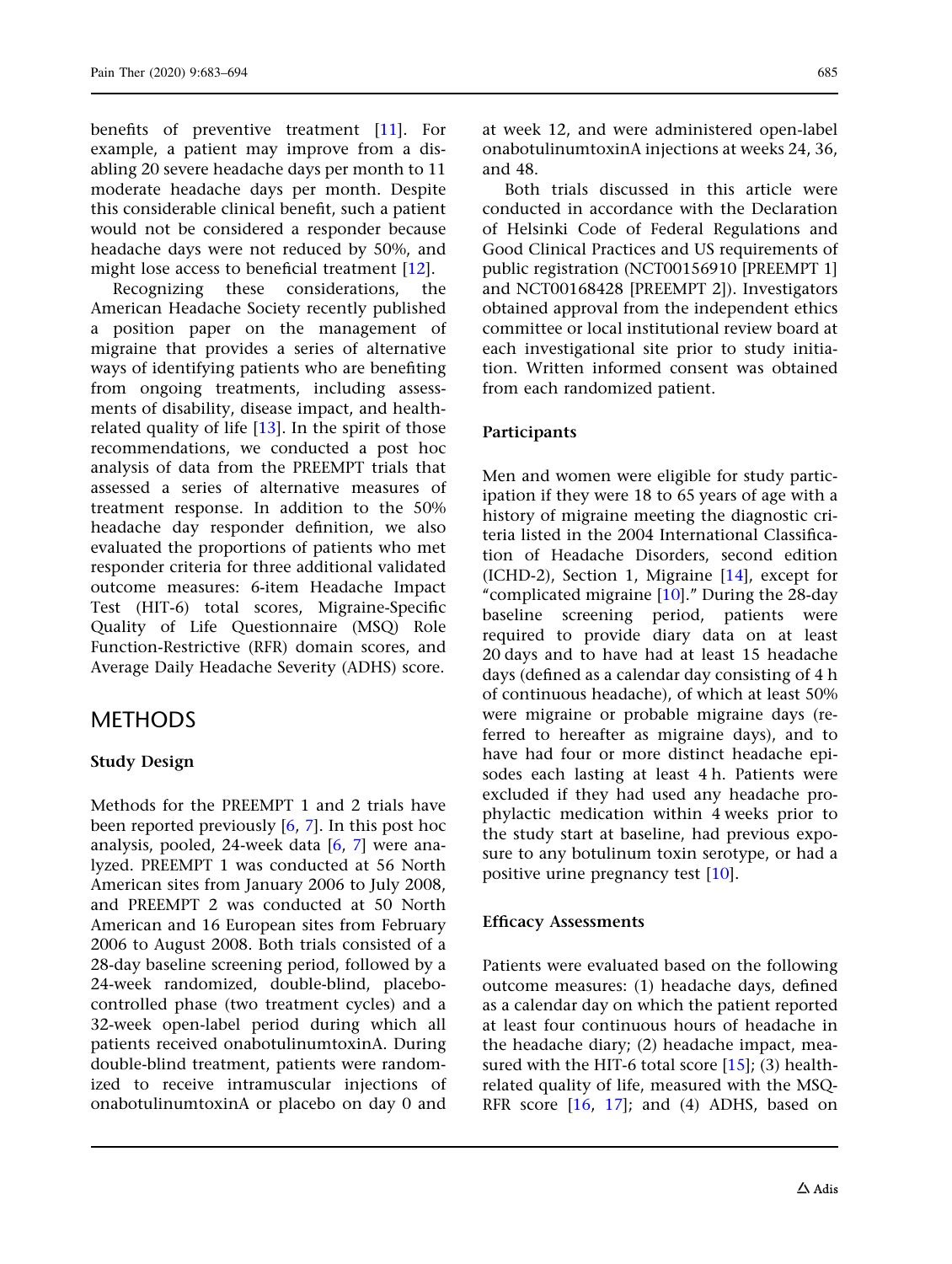patient-rated headache severity on a 4-point ordinal scale  $(0 = no \text{ pain to } 3 = \text{severe pain})$ . with the ADHS score defined as 3\*severe headache days + 2\*moderate headache days + 1\* mild headache day/28. While improvement from baseline involved decreased scores for HIT-6, it involved increased scores for MSQ.

Treatment responders at 24 weeks were determined by four criteria, which align with established values for clinically meaningful changes or minimally important differences reported in the literature. The first is headache days: the proportion of patients achieving at least a 50% reduction in headache day frequency [[18](#page-11-0)]. Second is headache impact: a within-group reduction in HIT-6 score of at least 5 points from baseline, which has previously been defined as clinically meaningful [[19](#page-11-0), [20\]](#page-11-0). The third is function: the proportion of patients achieving clinically meaningful improvement of at least 10.9 points from baseline in the MSQ-RFR domain score; this magnitude of change was previously established as a within-group minimally important difference [\[21,](#page-11-0) [22\]](#page-11-0) and also lies above the clinically meaningful threshold for CM (6-point change at month 3) established in a recent psychometric validation study [[23](#page-11-0)]. The MSQ is a psychometrically valid tool to reliably measure the impact of migraine, and the RFR domain measures how performance of daily activities is limited by migraines [\[17\]](#page-11-0). In the current analysis, we chose to focus on the MSQ-RFR domain to assess participants' functional limitations attributable to migraine. The fourth criterion is headache severity: in line with a previous pooled analysis of PREEMPT data, a responder with respect to headache severity (ADHS) was defined as a patient who achieved at least a 1-point improvement in ADHS score across the assessment period (e.g., a reduction in headache severity from severe to moderate) [\[11\]](#page-10-0).

#### Safety Assessments

Adverse events (AEs) were reported for the pooled PREEMPT population.

#### Statistical Analyses

Fisher's exact test was used to evaluate differences between treatment groups. Missing values for all outcome measures were estimated using a modified last-observation-carried-forward (mLOCF) approach. Use of this method for imputation is consistent with previous analyses of PREEMPT data (vs. other methods, such as multiple imputation or mixed-model repeatmeasures), and has the advantage of allowing the use of the same imputed score for a patient across multiple analyses, even though it is used herein only for comparison of proportions. Proportions of patients meeting responder status in at least one, at least two, at least three, and all four categories were calculated and summarized descriptively. Linear regression analysis was conducted to evaluate the relationship between change in headache days at week 24 and (1) change in HIT-6 score at week 24 and (2) change in MSQ-RFR score at week 24. Venn diagrams were constructed for the proportion of patients meeting responder status for the four outcome measures included in the analysis. Data are summarized separately for the onabotulinumtoxinA and placebo groups.

The analyses reported herein are exploratory, post hoc analyses, without prespecified multiplicity adjustments. However, a conservative Bonferroni adjustment was used when considering the significance of treatment differences for the eight proportions for which  *values* were calculated. Specifically, the critical level could be lowered from  $0.05$  to  $0.006$   $(0.05/8 =$ 0.00625).

### RESULTS

#### Patients and Baseline Characteristics

The pooled analysis population included 1384 patients randomized to onabotulinumtoxinA  $(n = 688)$  or placebo  $(n = 696)$ . Baseline patient demographics and characteristics were similar between treatment groups and are shown in Table [1](#page-4-0) [[24](#page-11-0)].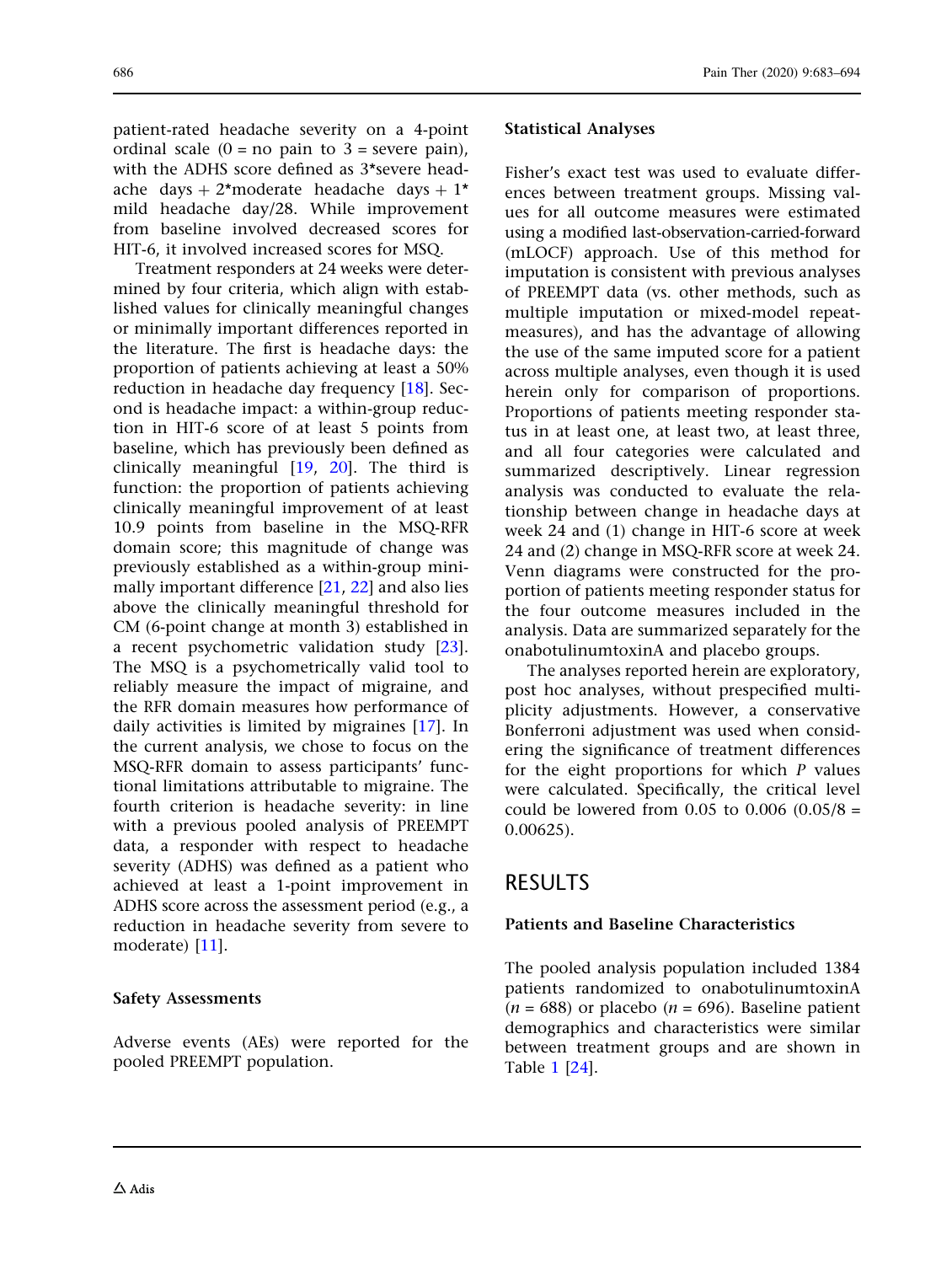|                                                                | OnabotulinumtoxinA Placebo<br>$(n = 688)$ | $(n = 696)$   |
|----------------------------------------------------------------|-------------------------------------------|---------------|
| Age, mean (SD),<br>years                                       | 41.1(10.4)                                | 41.5(10.7)    |
| Female, %                                                      | 87.6                                      | 85.2          |
| White, %                                                       | 89.7                                      | 90.5          |
| Frequency of<br>headache days,<br>mean $(SD)$                  | 19.9(3.7)                                 | 19.8(3.7)     |
| Frequency of<br>moderate/severe<br>headache days,<br>mean (SD) | 18.1 $(4.1)$                              | 18.0 $(4.3)$  |
| $HIT-6$ total score, $65.5(4.1)$<br>mean (SD)                  |                                           | 65.4 (4.3)    |
| MSQ domain score, mean (SD)                                    |                                           |               |
| Role Function- 38.5 (16.6)<br>Restrictive                      |                                           | 38.7 (17.3)   |
| Role Function-<br>Preventive                                   | 56.0 $(21.2)$                             | 56.1 $(21.7)$ |
| Emotional<br>Function                                          | 42.1(24.1)                                | 42.4(25.0)    |

<span id="page-4-0"></span>Table 1 Pooled PREEMPT baseline patient demographics and characteristics

HIT-6 6-item Headache Impact Test, MSQ Migraine-Specific Quality of Life Questionnaire, PREEMPT Phase 3 REsearch Evaluating Migraine Prophylaxis Therapy, SD standard deviation

#### Responder Analysis

Compared with placebo, significantly more patients treated with onabotulinumtoxinA were responders with regard to change in the number of headache days, HIT-6 total scores, MSQ-RFR domain scores, and ADHS scores at 24 weeks  $(P < 0.001$ , onabotulinumtoxinA vs. placebo for each of the four criteria; Fig. 1). A summary of the headache day responder status  $(> 50\%)$ reduction in headache days at week 24) comparing mLOCF and observed data analysis is

available in a companion article in this journal (Silberstein et al., 2020; Pain and Therapy).

The majority (72.1%) of onabotulinumtoxinA-treated patients met at least one of the response criteria, compared with only 44.8% of onabotulinumtoxinA-treated patients who were considered responders when the traditional threshold of a  $\geq$  50% reduction from baseline in monthly headache days was applied. The responder definition that showed the highest response rate was achievement of  $a \ge 10.9$ point improvement from baseline in the MSQ-RFR domain score (59%). Figure [2](#page-5-0) shows the proportions of patients who met responder status for at least one, two, and three responder criteria and those who met all four responder criteria. A significantly greater proportion of onabotulinumtoxinA-treated patients compared with placebo-treated patients met at least one to all four responder criteria ( $P < 0.001$  for onabotulinumtoxinA vs. placebo, all comparisons). More than one in three patients treated with onabotulinumtoxinA qualified as responders on three or more outcomes, and one in five qualified as responders on all outcomes (Fig. [2\)](#page-5-0).



Fig. 1 Responder rates for various outcome measures (mLOCF) for weeks 21–24 relative to the pretreatment baseline.<sup>a</sup> Includes any patient who achieved at least one of these four criteria: at least a 50% reduction in headache days, clinically meaningful change in the HIT-6 total score, MSQ-RFR domain score, or headache severity at week 24. ADHS Average Daily Headache Severity, HIT-6 6-item Headache Impact Test, MSQ-RFR Migraine-Specific Quality of Life Questionnaire Role Function-Restrictive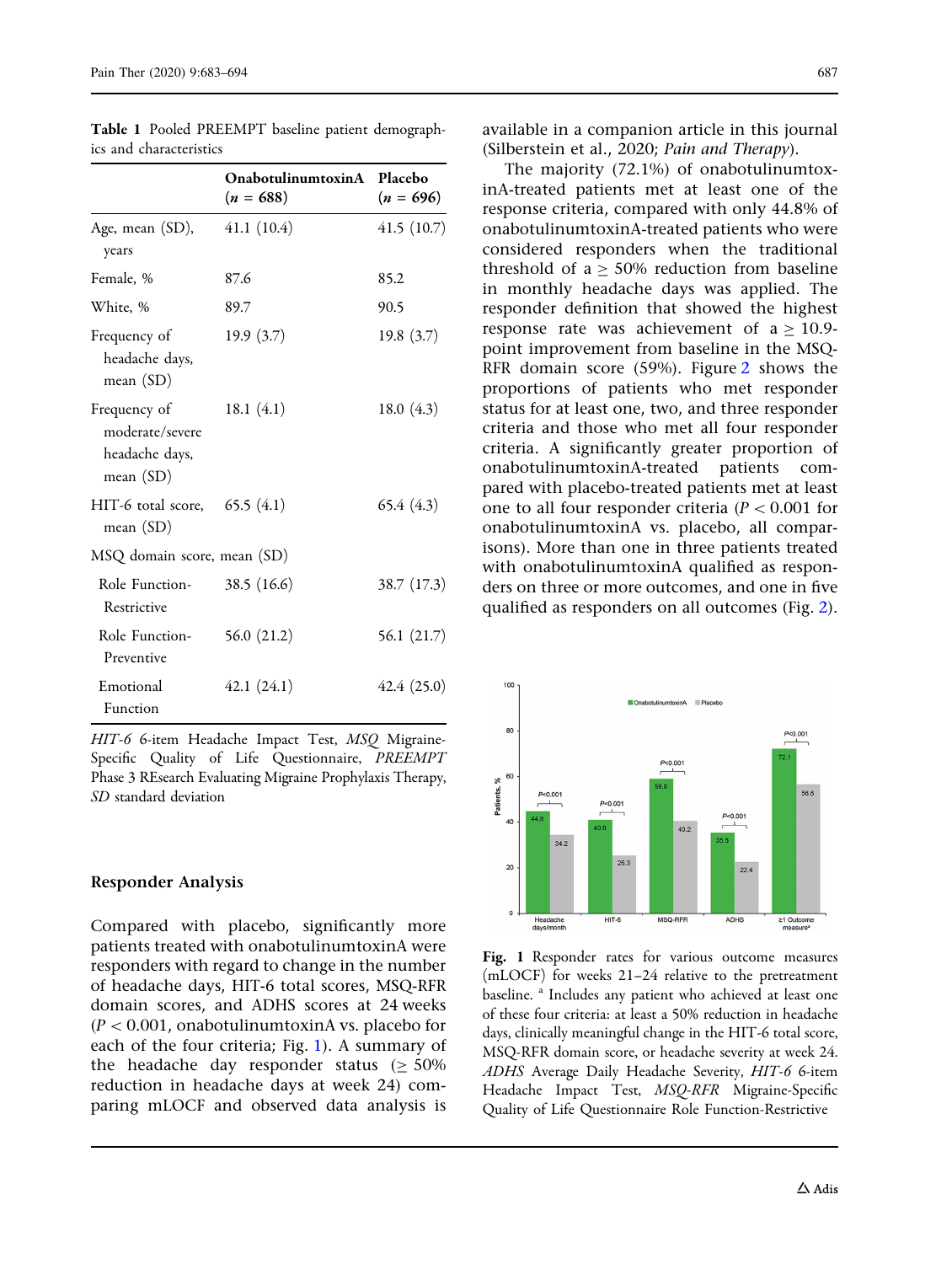<span id="page-5-0"></span>

Fig. 2 Percentage of patients who were responders on  $\geq 1, \geq 2, \geq 3$ , and 4 outcome measures. Any patient who achieved at least one of these four outcome measures—50% reduction in headache days, or clinically meaningful change in HIT-6, MSQ-RFR, or headache severity at week 24—was counted as a responder. HIT-6 6-item Headache Impact Test, MSQ-RFR Migraine-Specific Quality of Life Questionnaire Role Function-Restrictive

### Relationships Among Responder Criteria

Findings from the linear regression analysis to determine whether the reduction in headache days was driving changes in other outcome measures included a significant association between change from baseline in headache days and change from baseline in HIT-6 total scores at week 24 (Table 2). Similarly, a significant inverse association was found between change from baseline in headache days and change from baseline in MSQ-RFR scores at week 24. From both regression analyses, only an approximate 20% of the variance of the change in the HIT-6 total score and MSQ-RFR domain score could be explained by the observed change in headache days.

Four-way Venn diagrams showing all combinations of responder criteria are presented in Fig. [3,](#page-6-0) one for onabotulinumtoxinA responders and one for placebo responders. Among onabotulinumtoxinA and placebo responders, a large number of any responders met responder criteria for all four outcomes (onabotulinumtoxinA,  $n = 140$  [20.3%]; placebo,  $n = 60$ [8.6%]). Patients classified as responders only by

Table 2 Linear regression results at 24 weeks

| <b>Regression model</b>                               | <b>Slope</b> | $R$ -squared $P$ value |          |
|-------------------------------------------------------|--------------|------------------------|----------|
| $\triangle$ HIT-6 score vs.<br>$\Delta$ headache days |              | $0.45$ 0.20            | < 0.0001 |
| $\Delta$ MSQ-RFR score vs.<br>$\Delta$ headache days  | $-1.46$ 0.21 |                        | < 0.0001 |

HIT-6 6-item Headache Impact Test, MSQ-RFR Migraine-Specific Quality of Life Questionnaire Role Function-Restrictive

the MSQ-RFR criterion were the most common single-responder group (onabotulinumtoxinA,  $n = 83$  [12.1%]; placebo,  $n = 78$  [11.2%]). Patients classified as responders by two criteria were common for the combination of MSQ-RFR with HIT-6 scores and for the combination of  $> 50\%$  reduction from baseline in headache days with ADHS scores, but far less common for other two-criteria combinations, each of which paired  $a > 50\%$  reduction from baseline in headache days or a severity variable with a quality of life variable. Of the onabotulinumtoxinA responders,  $27.3\%$  ( $n = 188$ ) and  $12.9\%$  $(n = 89)$  were identified as headache day nonresponders but met responder criteria on at least one or at least two of the other measures, respectively.

### Adverse Events

AEs for the pooled PREEMPT analysis through week 24 have been published previously [[10](#page-10-0)] and are summarized in Table [3.](#page-6-0) Briefly, the frequencies of AEs were similar for both treatment groups, with a greater number reported in patients treated with onabotulinumtoxinA than placebo (Table [3](#page-6-0)). Most AEs were mild or moderate in severity and resolved without sequelae. Serious AEs were reported for 4.8% and 2.3% of patients treated with onabotulinumtoxinA and placebo, respectively. One treatment-related serious AE was reported in the onabotulinumtoxinA group (hospitalization due to migraine). No new safety or tolerability signals emerged from the pooled study data.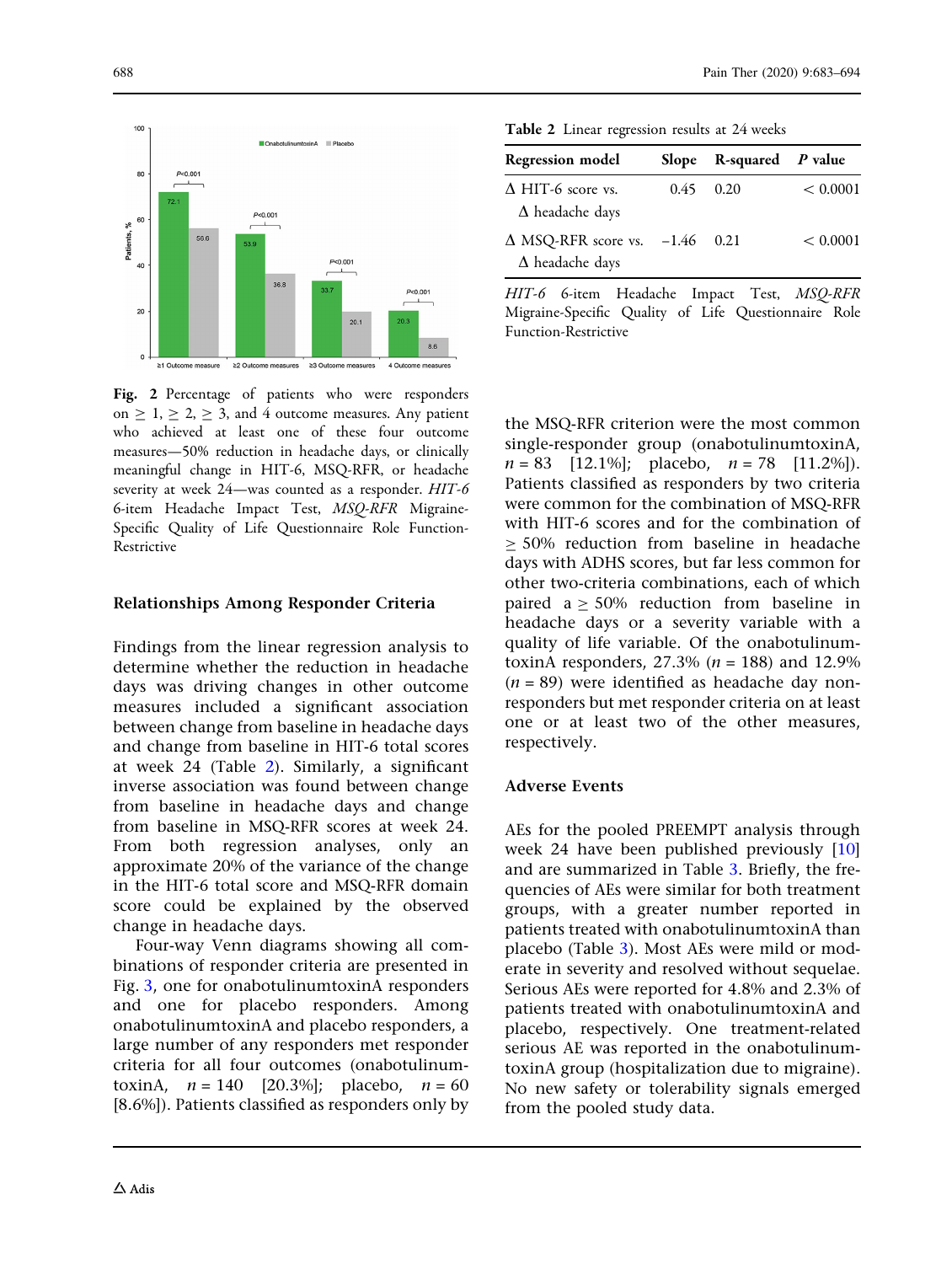#### <span id="page-6-0"></span>**OnabotulinumtoxinA**

(n=688; ≥1 outcome measure, n=496; no outcome measures, n=192)



Fig. 3 Number of patients who met all possible responder criteria combinations. Areas defined by the intersections are not proportional. ADHS Average Daily Headache Severity, HA headache, HIT-6 6-item Headache Impact

Table 3 Summary of overall AEs reported in the 24-week, double-blind phase  $[10]$  $[10]$  $[10]$ <sup>a</sup>

| n(%)                               | <b>OnabotulinumtoxinA</b><br>$(n = 687)$ | Placebo<br>$(n = 692)$ |
|------------------------------------|------------------------------------------|------------------------|
| All AEs                            | 429 (62.4)                               | 358 (51.7)             |
| <b>TRAEs</b>                       | 202 (29.4)                               | 88 (12.7)              |
| <b>SAEs</b>                        | 33 $(4.8)$                               | 16(2.3)                |
| Serious TRAEs                      | 1(0.1)                                   | 0(0.0)                 |
| Discontinuations<br>related to AEs | 26(3.8)                                  | 8(1.2)                 |
| Death                              | 0(0.0)                                   | (0.0)                  |

AE adverse event, SAE serious adverse event, TRAE treatment-related adverse event

Reproduced with permission from John Wiley & Sons Inc. Dodick DW et al., Headache. 2010;50:921–936

#### Placebo

(n=696; ≥1 outcome measure, n=394; no outcome measures, n=302)



Test, MSQ-RFR Migraine-Specific Quality of Life Questionnaire Role Function-Restrictive

### **DISCUSSION**

This pooled analysis of data from the PREEMPT clinical trials was designed to determine the extent to which the 50% responder definition for a reduction in headache day responder status captured the treatment benefits of onabotulinumtoxinA. Due to the phenotype of headache changes in CM as compared with EM, headache days and not migraine days were the focus of this study. Additional response criteria evaluated in this analysis included clinically meaningful changes in HIT-6 total scores, MSQ-RFR domain scores, and ADHS scores. OnabotulinumtoxinA treatment provided a significant benefit vs. placebo on improvements on each of these measures, and a greater proportion of patients met responder criteria for at least one outcome measure compared with those who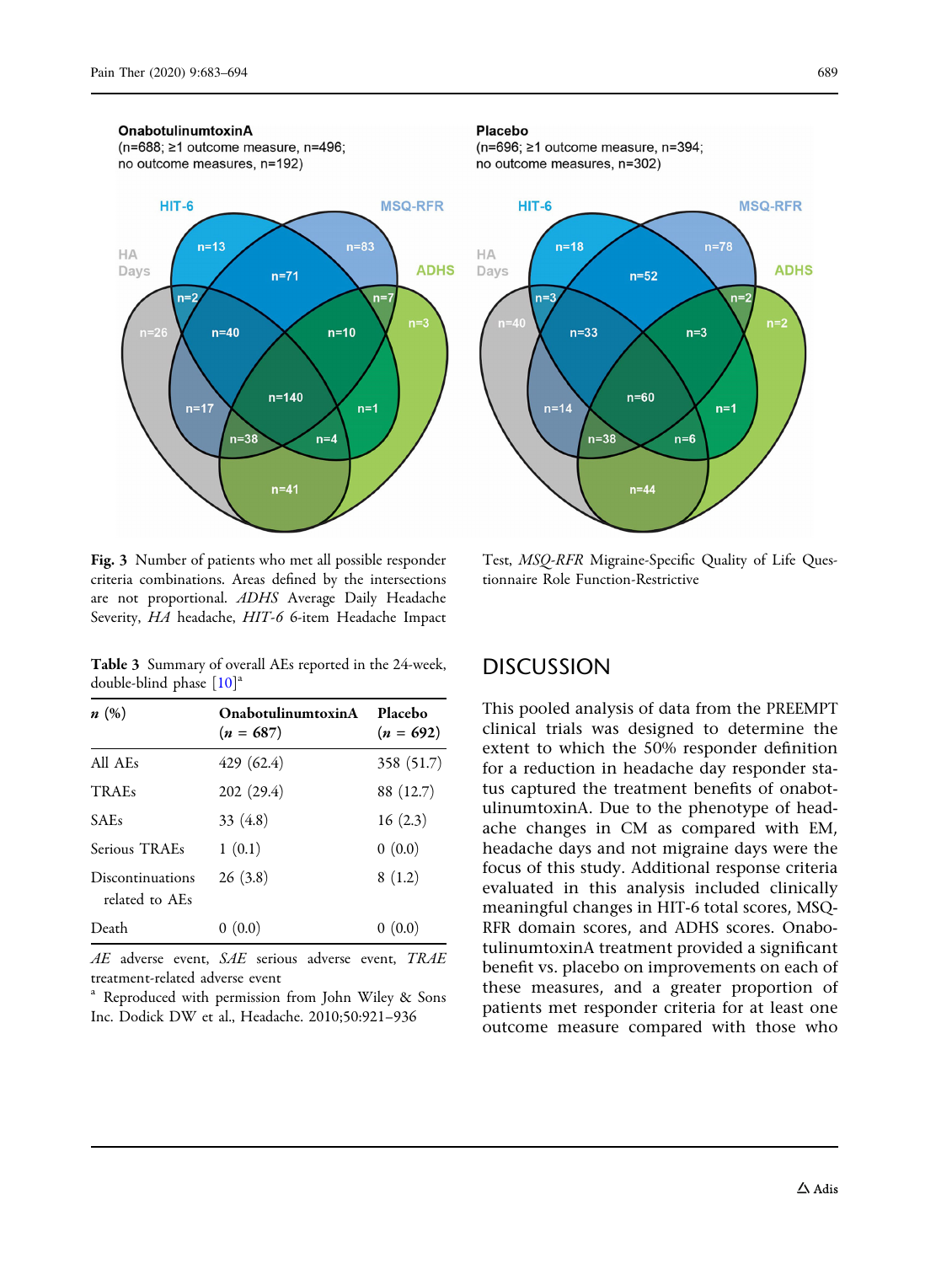had  $a > 50\%$  reduction from baseline in headache days (72.1 vs. 44.8%). These results demonstrate the importance of using multiple

patients with CM. Significantly higher proportions of onabotulinumtoxinA-treated patients showed improvements vs. placebo-treated patients in terms of headache impact, function, and average daily headache severity, as well as the number of monthly headache days at week 24. The proportion of onabotulinumtoxinA-treated patients who met at least two of the response criteria was also higher than the proportion of patients who achieved  $a \ge 50\%$  reduction in headache days. Despite the rigor of meeting all four of the criteria, 20.3% of patients treated with onabotulinumtoxinA did so, compared with 8.6% of placebo patients; this may be a population of patients who are comprehensive or complete responders.

measures to evaluate treatment response in

As this analysis evaluated the simultaneous change in multiple outcome measures, it was important to evaluate the degree to which changes in these outcomes are related to the change in headache days. Hypothetically, the reduction in headache impact could be completely explained by the reduction in monthly headache days alone. However, based on the results from the regression analysis, only 20% of the variance of the change in the HIT-6 total score and the MSQ-RFR domain score was explained by the change in headache days, highlighting the complex relationships between headache frequency and other outcomes. A recent, prospective study using the PREEMPT injection protocol found that headache-related disability increased with headache intensity, but not with headache frequency [\[25\]](#page-11-0). These findings and the results of our study support the conclusion that these criteria represent distinct measures of treatment response, indicating that there is more to the treatment response than a reduction in headache days.

The Venn diagrams in Fig. [3](#page-6-0) provide an overview of the pattern of responder criteria among the PREEMPT population. A large number of onabotulinumtoxinA-treated patients met responder criteria for all four outcome measures, representing a group of comprehensive treatment responders. Interestingly, the next two largest groups were those who met the responder criterion for MSQ-RFR only  $(n = 83)$ and those who met the responder criteria for MSQ-RFR and HIT-6  $(n = 71)$ , but not for headache days or ADHS score. This pattern of treatment-related response in the PREEMPT population shows that a non-trivial proportion of patients experience treatment-related benefits that do not overlap with headache day responder status. Specifically, we observed that approximately 27% of patients treated with onabotulinumtoxinA did not meet headache day responder status but exhibited clinically meaningful benefits on at least one of these outcome measures. Of these, there was a subset of approximately 13% of patients who met responder criteria on two additional outcomes who require further analysis. Together, these data suggest that it is important for clinicians to review headache days, HIT-6 scores, and MSQ-RFR data to obtain a fuller picture prior to making a determination about whether a patient is responding to onabotulinumtoxinA or another preventive treatment.

The findings from this study support the conclusion that CM is more complex than just the number of headache days and demonstrate the multidimensional impact of treatment. Therefore, the decision to prescribe a drug to treat CM should not be based only on its ability to provide a reduction in the number of headache days. A patient's decision to continue or terminate treatment is driven by a combination of many clinical outcomes. The European Headache Federation (EHF) guidelines recommend consideration of headache intensity, disability, and patient preferences, in addition to headache day reduction of at least 30% [[26](#page-11-0)]. Consistent with the EHF guidelines, a quarter of Italian headache physicians surveyed believed that patients achieving  $a \geq 30\%$  reduction in headache days were considered responders (instead of  $\geq$  50% reduction), and 40% of these clinicians believed that more than four treatment cycles were required before classifying a patient as a nonresponder [[27](#page-11-0)]. In agreement with this survey, a real-world observational cohort study using the PREEMPT protocol suggests that approximately 25% of patients might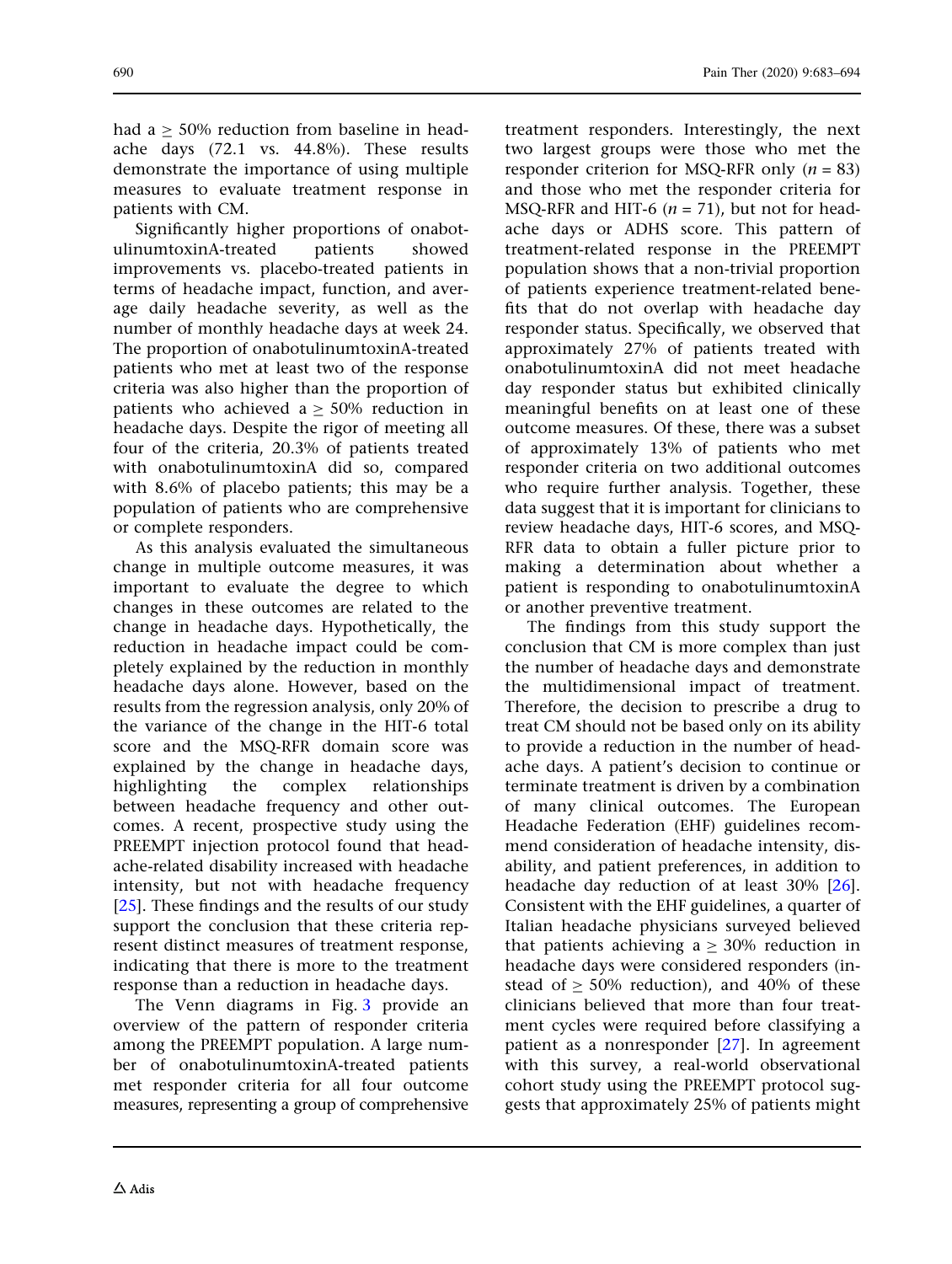not respond until after four treatment cycles and 1 year, cautioning against adjudicating responder/nonresponder status to avoid missing a significant percentage of patients who might benefit from onabotulinumtoxinA treatment [\[12\]](#page-10-0). Real-world data from headache centers in Italy also support the notion that the benefits of onabotulinumtoxinA treatment using the PREEMPT protocol are sustained, even in patients with a recent onset of CM [[28\]](#page-11-0). Preliminary results also suggest that treatment using the PREEMPT protocol may be beneficial to patients with other chronic, difficult-to-treat headache disorders [[29](#page-11-0)].

Understanding the effects of treatment from the patient's perspective is critical to ensuring that the multiple aspects of treatment benefit demonstrated in randomized clinical trials are important and perceptible to patients [\[30\]](#page-11-0). As migraine has a significant impact on healthrelated quality of life, disability, mental health, activities of daily living, and work productivity, it is important that guidelines for controlled clinical trials in CM acknowledge the importance of patient-reported outcome measures to ensure that multidimensional needs of patients are being addressed by treatments [\[9](#page-10-0), [31](#page-11-0), [32\]](#page-11-0). Therefore, we agree with the guidelines of the International Headache Society [\[9\]](#page-10-0), which state that a reduction in the number of headache days is critical as a primary endpoint in controlled trials, but we also urge clinicians and researchers to collect and select secondary endpoints that reflect multiple aspects of benefit to patients. We also acknowledge that when we broaden the criteria defining therapeutic benefit to become less restrictive, the proportion of individuals meeting those criteria will increase. However, in the current analysis, we believe that we are identifying real responders, as the separation from placebo was maintained in proportions of responders and many participants met at least two criteria. Future studies may also seek to analyze monthly headache days as a continuous variable and consider external references such as satisfaction to further characterize and identify all of the patients who are receiving benefits from treatment.

The limitations of the PREEMPT1 and PRE-EMPT2 studies, as well as those of the combined pooled analysis, have been discussed [\[6](#page-10-0), [7](#page-10-0), [10](#page-10-0)]; these include the lack of an active comparator (no approved treatment for comparison was available when these studies were conducted) and relatively high placebo response rates. These limitations also apply to the current analysis using patient-reported measures, as well as the possible inherent imprecision of patient-reported outcomes. However, it is critical that treatment benefits are perceptible to patients in order to maintain adherence [[30](#page-11-0)]. In addition, these were exploratory, post hoc analyses without prespecified multiplicity adjustments. However, use of conservative adjustments when considering the significance of treatment differences between treatment arms should adequately control for multiplicity.

## **CONCLUSIONS**

Measurement of the change in the number of headache days did not fully capture the treatment benefit associated with 24 weeks of onabotulinumtoxinA treatment for CM. When taking into account clinically meaningful improvements of impact, function, and severity, we observed a more accurate reflection of the comprehensive benefit of onabotulinumtoxinA.

### ACKNOWLEDGEMENTS

Funding. Sponsorship for this study and Rapid Service Fee were funded by Allergan (prior to its acquisition by AbbVie).

Authorship. All named authors meet the International Committee of Medical Journal Editors (ICMJE) criteria for authorship for this article, take responsibility for the integrity of the work as a whole, and have given their approval for this version to be published.

Medical Writing, Editorial, and Other Assistance. Writing and editorial assistance was provided to the authors by Sean Sheffler-Collins, PhD, at Peloton Advantage, LLC, an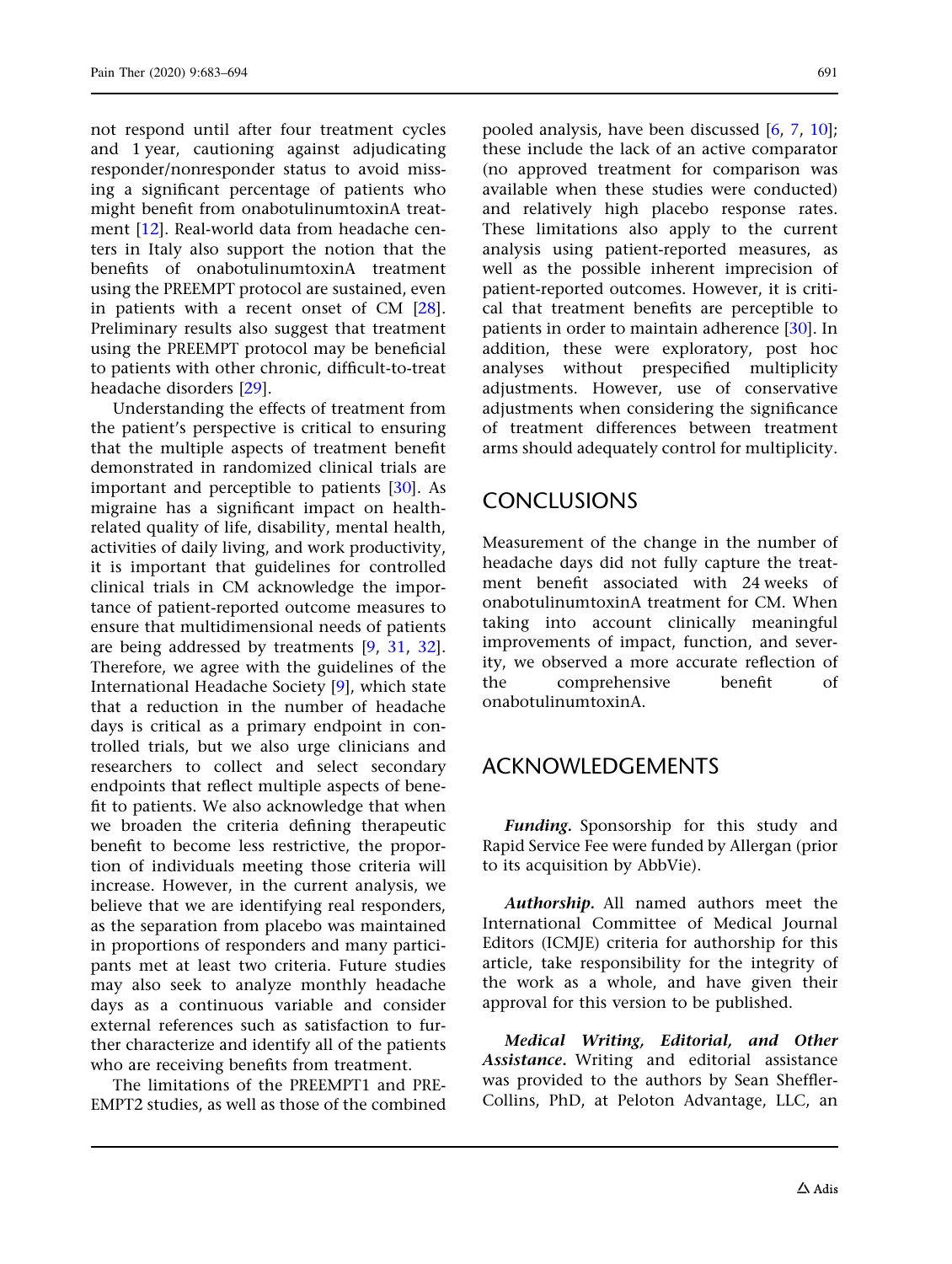OPEN Health company, Parsippany, NJ, USA, and was funded by AbbVie. The opinions expressed in this article are those of the authors. The authors received no honorarium/fee or other form of financial support related to the development of this article.

Prior Presentation. Some of the data included in this manuscript were previously presented in poster form at the 19th Congress of the International Headache Society (IHC 2019) September 5–8, 2019, Dublin, Ireland; and the 13th Annual Headache Cooperative of the Pacific (HCOP) Winter Conference January 24–25, 2020, Ojai, CA, USA.

Disclosures. Hans-Christoph Diener, MD, PhD: Received honoraria for participation in clinical trials, contribution to advisory boards or oral presentations in the last 3 years from: Alder, AbbVie, Amgen, Bristol-Myers Squibb, Electrocore, Ipsen Pharma, Eli Lilly, Medtronic, MSD, Novartis, Pfizer, Teva, and Weber & Weber. Financial support for research projects was provided by AbbVie. HCD serves on the editorial boards of Cephalalgia and Lancet Neurology. HCD co-chairs the Clinical Guidelines Committee of the German Society of Neurology and is member of the Clinical Trials Committee of the International Headache Society. David W. Dodick, MD: Reports the following conflicts within the past 12 months: Consulting: AEON, Amgen, Clexio, Cerecin, AbbVie, Alder, Biohaven, Linpharma, Lundbeck, Promius, Eli Lilly, eNeura, Novartis, Impel, Theranica, WL Gore, Nocira, XoC, Zosano, Upjohn (Division of Pfizer), Pieris, Revance, Equinox. Honoraria: CME Outfitters, Curry Rockefeller Group, DeepBench, Global Access Meetings, KLJ Associates, Majallin LLC, Medlogix Communications, Miller Medical Communications, Southern Headache Society (MAHEC), WebMD Health/Medscape, Wolters Kluwer, Oxford University Press, Cambridge University Press. Research Support: Department of Defense, National Institutes of Health, Henry Jackson Foundation, Sperling Foundation, American Migraine Foundation, Patient Centered Outcomes Research Institute (PCORI). Stock Options/Shareholder/Patents/Board of Directors:

Aural Analytics (options), ExSano (options), Palion (options), Healint (options), Theranica (options), Second Opinion/Mobile Health (options), Epien (options/board), Nocira (options), Ontologics (options/board), King-Devick Technologies (options/board), Precon Health (options/board). Patent 17189376.1-1466:vTitle: Botulinum Toxin Dosage Regimen for Chronic Migraine Prophylaxis. Richard B. Lipton, MD: Serves as consultant or advisory board member or has received honoraria from American Academy of Neurology, Alder, AbbVie, American Headache Society, Amgen, Biohaven, Biovision, Boston Scientific, Dr. Reddy's, Electrocore, Eli Lilly, eNeura Therapeutics, GlaxoSmithKline, Merck, Pernix, Pfizer, Teva, Trigemina, Vector, and Vedanta. Holds stock options in eNeura and Biohaven. Aubrey Manack Adams, PhD and Ronald E. DeGryse, MS, MA: Full-time employees of AbbVie and may hold stock in AbbVie. Stephen D. Silberstein, MD: Consultant and/or advisory panel member for and has received honoraria from Alder Biopharmaceuticals, AbbVie, Amgen, Avanir, eNeura, ElectroCore Medical, Labrys Biologics, Medscape, Medtronic, Neuralieve, NINDS, Pfizer, and Teva. His employer receives research support from AbbVie, Amgen, Cumberland Pharmaceuticals, ElectroCore Medical, Labrys Biologics, Eli Lilly, Mars, and Troy Healthcare.

Compliance with Ethics Guidelines. Both trials discussed in this article were conducted in accordance with the Declaration of Helsinki Code of Federal Regulations and Good Clinical Practices and US requirements of public registration (NCT00156910 [PREEMPT 1] and NCT00168428 [PREEMPT 2]). Investigators obtained approval from the independent ethics committee or local institutional review board at each investigational site prior to study initiation. Written informed consent was obtained from each randomized patient.

Data Availability. Data reported in this manuscript are available within the article and/ or its supplementary materials. AbbVie will share de-identified patient-level data and/or study-level data, including protocols and clinical study reports, for phase 2–4 trials completed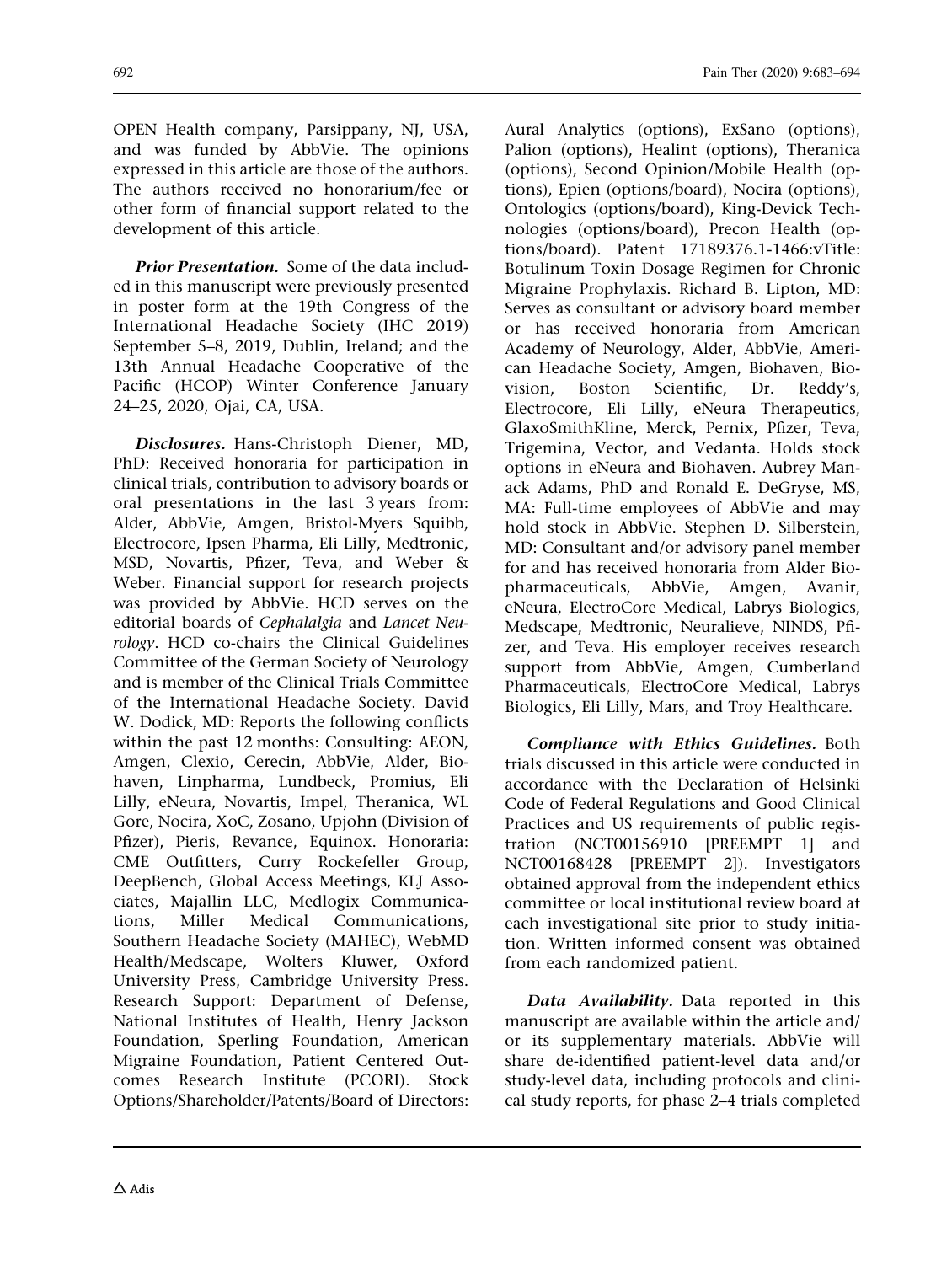<span id="page-10-0"></span>after 2008 that are registered on ClinicalTrials .gov or EudraCT. The indication studied in the trial must have regulatory approval in the United States and/or the European Union and the primary manuscript from the trial must be published prior to data sharing. To request access to the data, the researcher must sign a data use agreement. All shared data are to be used for non-commercial purposes only. More information can be found on [https://www.](https://www.allerganclinicaltrials.com/PatientDataRequest.htm) [allerganclinicaltrials.com/PatientDataRequest.](https://www.allerganclinicaltrials.com/PatientDataRequest.htm) [htm](https://www.allerganclinicaltrials.com/PatientDataRequest.htm).

Open Access. This article is licensed under a Creative Commons Attribution-NonCommercial 4.0 International License, which permits any non-commercial use, sharing, adaptation, distribution and reproduction in any medium or format, as long as you give appropriate credit to the original author(s) and the source, provide a link to the Creative Commons licence, and indicate if changes were made. The images or other third party material in this article are included in the article's Creative Commons licence, unless indicated otherwise in a credit line to the material. If material is not included in the article's Creative Commons licence and your intended use is not permitted by statutory regulation or exceeds the permitted use, you will need to obtain permission directly from the copyright holder. To view a copy of this licence, visit [http://creativecommons.org/licenses/by](http://creativecommons.org/licenses/by-nc/4.0/)[nc/4.0/](http://creativecommons.org/licenses/by-nc/4.0/).

## **REFERENCES**

- 1. Blumenfeld AM, Varon SF, Wilcox TK, et al. Disability, HRQoL and resource use among chronic and episodic migraineurs: results from the International Burden of Migraine Study (IBMS). Cephalalgia. 2011;31:301–15.
- 2. Lanteri-Minet M, Duru G, Mudge M, Cottrell S. Quality of life impairment, disability and economic burden associated with chronic daily headache, focusing on chronic migraine with or without medication overuse: a systematic review. Cephalalgia. 2011;31:837–50.
- 3. Headache Classification Committee of the International Headache Society. The International

Classification of Headache Disorders, 3rd edition. Cephalalgia. 2018;38:1–211.

- 4. Lipton RB, Manack Adams A, Buse DC, Fanning KM, Reed ML. A comparison of the Chronic Migraine Epidemiology and Outcomes (CaMEO) Study and American Migraine Prevalence and Prevention (AMPP) Study: demographics and headache-related disability. Headache. 2016;56: 1280–9.
- 5. Buse DC, Manack A, Serrano D, Turkel C, Lipton RB. Sociodemographic and comorbidity profiles of chronic migraine and episodic migraine sufferers. J Neurol Neurosurg Psychiatry. 2010;81:428–32.
- 6. Aurora SK, Dodick DW, Turkel CC, et al. OnabotulinumtoxinA for treatment of chronic migraine: results from the double-blind, randomized, placebo-controlled phase of the PREEMPT 1 trial. Cephalalgia. 2010;30:793–803.
- 7. Diener HC, Dodick DW, Aurora SK, et al. OnabotulinumtoxinA for treatment of chronic migraine: results from the double-blind, randomized, placebo-controlled phase of the PREEMPT 2 trial. Cephalalgia. 2010;30:804–14.
- 8. Tfelt-Hansen P, Block G, Dahlof C, et al. Guidelines for controlled trials of drugs in migraine: second edition. Cephalalgia. 2000;20:765–86.
- 9. Tassorelli C, Diener HC, Dodick DW, et al. Guidelines of the International Headache Society for controlled trials of preventive treatment of chronic migraine in adults. Cephalalgia. 2018;38:815–32.
- 10. Dodick DW, Turkel CC, DeGryse RE, et al. OnabotulinumtoxinA for treatment of chronic migraine: pooled results from the double-blind, randomized, placebo-controlled phases of the PREEMPT clinical program. Headache. 2010;50:921–36.
- 11. Matharu M, Halker R, Pozo-Rosich P, DeGryse R, Manack Adams A, Aurora SK. The impact of onabotulinumtoxinA on severe headache days: PREEMPT 56-week pooled analysis. J Headache Pain. 2017;18:78.
- 12. Vernieri F, Paolucci M, Altamura C, et al. Onabotulinumtoxin-A in chronic migraine: should timing and definition of non-responder status be revised? Suggestions from a real-life Italian multicenter experience. Headache. 2019;59:1300–9.
- 13. American Headache Society. The American Headache Society position statement on integrating new migraine treatments into clinical practice. Headache. 2019;59:1–18.
- 14. Headache Classification Subcommittee of the International Headache Society. The international